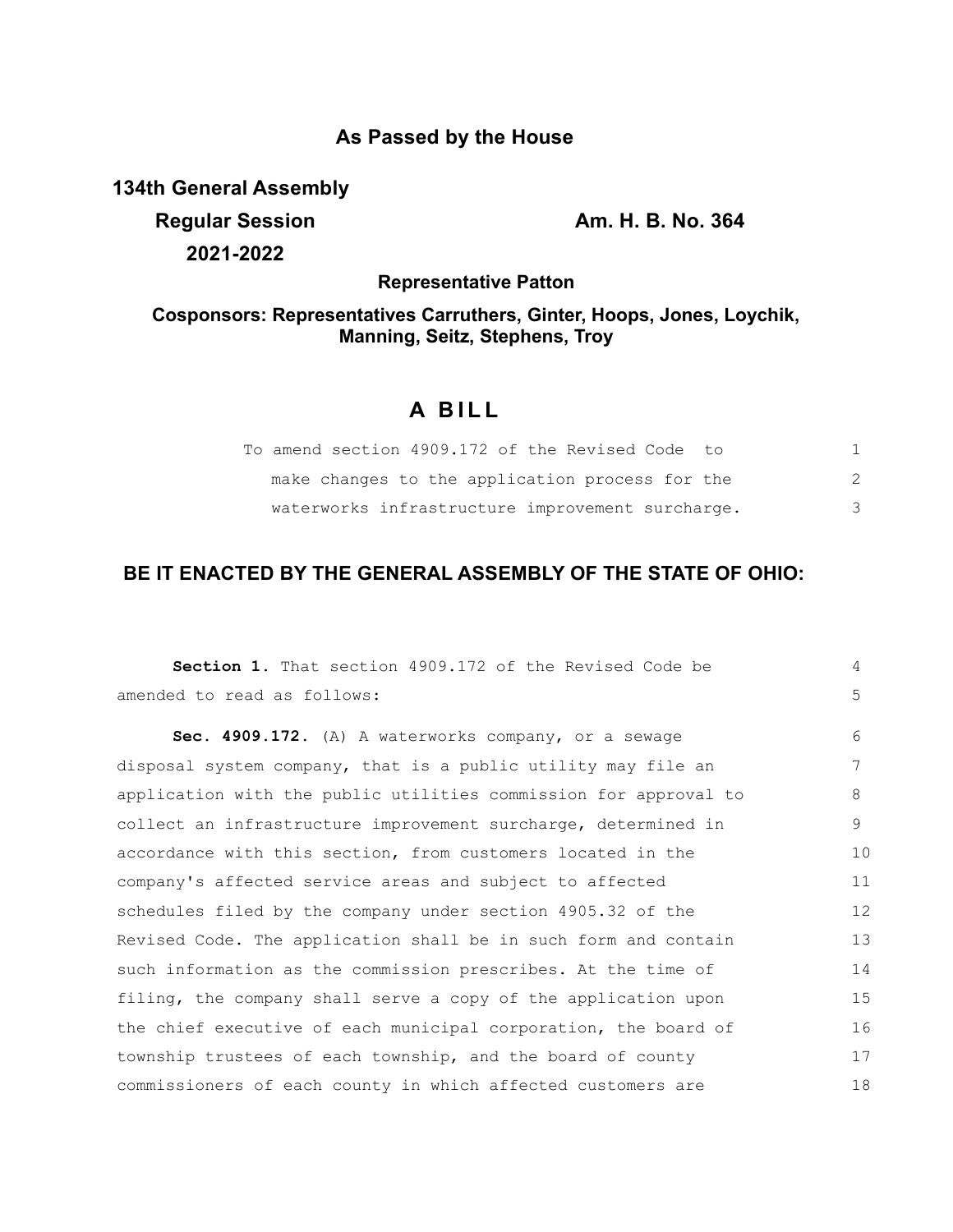#### **Am. H. B. No. 364** Page 2 **Page 2 As Passed by the House**

located. A company for which an infrastructure improvement surcharge is authorized under this section may file an application for another such surcharge not sooner than twelve months after the filing date of its most recent infrastructure improvement surcharge application. 19 20 21 22 23

(B) The commission shall provide an opportunity for the filing of comments on an application filed under division (A) of this section. After considering those comments, the commission may authorize an infrastructure improvement surcharge for the company that is just and reasonable and is sufficient, but does not exceed, the revenue requirement necessary to do both of the following:

(1) Cover such infrastructure plant costs of the company as are described in division (C) of this section, incurred after March 1, 2003, and before the date of filing, and not already reflected in the affected schedules filed by the company under section 4905.32 of the Revised Code:

(2) Provide a fair and reasonable rate of return on the filing date valuation of that particular infrastructure plant.

Each infrastructure improvement surcharge chargeable to each affected customer class within any single tariff of the company shall not exceed three per cent, for a sewage disposal system company, and four and one quarter one-quarter per cent, for a waterworks company, of the rates and charges applicable to the class and for the tariff in effect on the date the application was filed and, as to the allowed percentage increase, shall be uniform for each such class. The commission shall not authorize a company to have more than three infrastructure improvement surcharges for any single company tariff in effect at any time. 38 39 40 41 42 43 44 45 46 47 48

36 37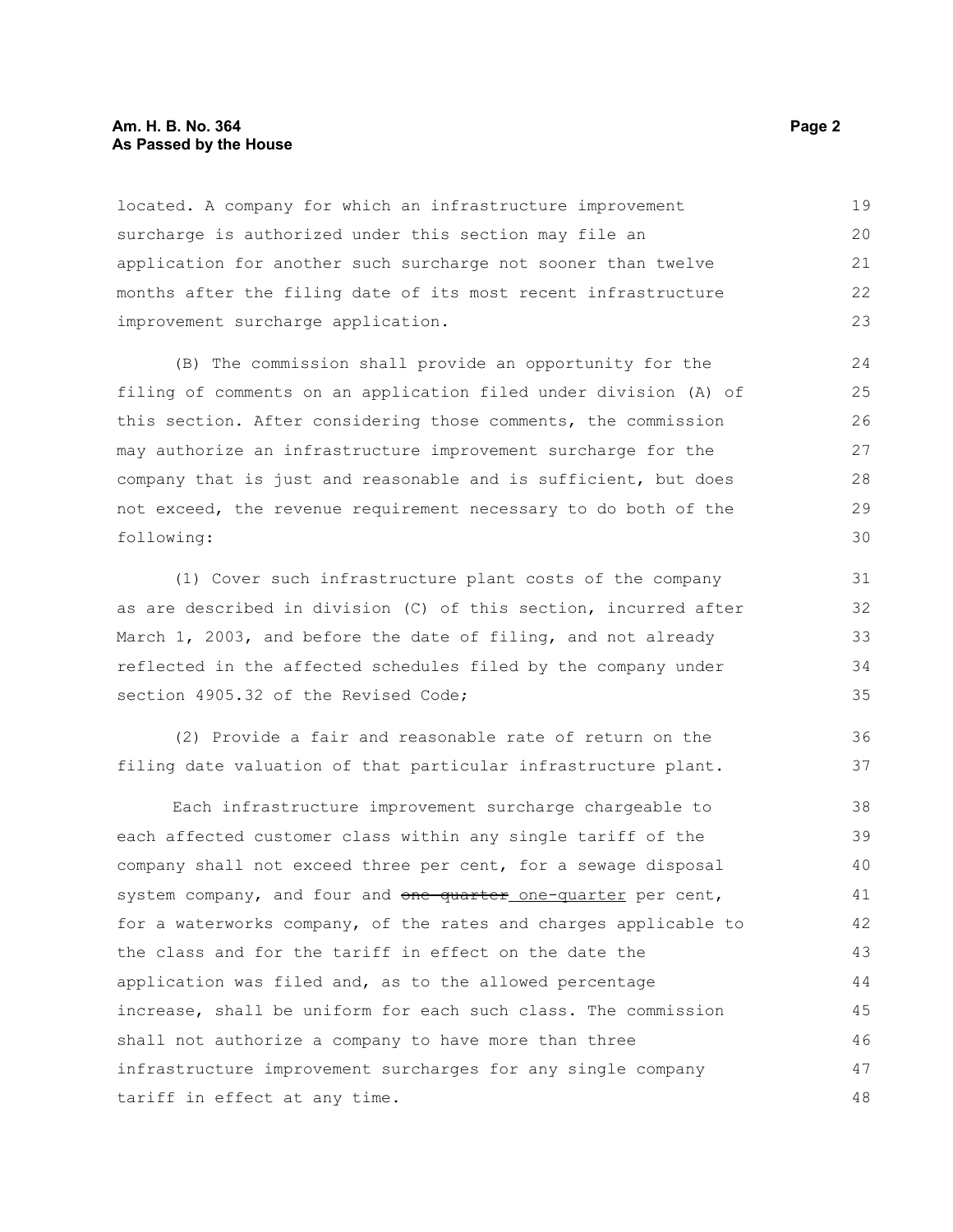#### **Am. H. B. No. 364** Page 3 **As Passed by the House**

Additionally, the commission shall not authorize an infrastructure improvement surcharge under this section if it determines that the surcharge causes the company to earn an excessive rate of return on its valuation under section 4909.15 of the Revised Code.

(C) For purposes of this section, a company's costs of infrastructure plant may include depreciation expenses. Such infrastructure plant may consist of the following capital improvements that the commission determines are prudent and used and useful in rendering public utility service and that are properly classified in the uniform system of accounts adopted by the National Association of Regulatory Utility Commissioners as identified in rule 4901:1-15-32 of the Administrative Code:

(1) In the case of a waterworks company, replacement of an existing plant including chemical feed systems, filters, pumps, motors, plant generators, meters, service lines, hydrants, mains, and valves, included in accounts 323, 324, 325, 326, 327, 328, 332, 342, 343, 345, 346, 347, and 348, as well as main extensions that eliminate dead ends to resolve documented water supply problems presenting significant health or safety issues to then existing customers, and main cleaning or relining; 62 63 64 65 66 67 68 69

(2) In the case of a sewage disposal system company, replacement of an existing infrastructure including chemical feed systems, filters, pumps, motors, sludge-handling equipment, plant generators, mains and lift stations, plant included in accounts 352, 352.1, 352.2, 353, 354, 355, 356, 362, 363, 364, 365, 372, 373, 374, and 375, as well as main extensions that resolve documented sewage disposal problems presenting significant health or safety issues to then existing customers, and main cleaning, inflow and infiltration elimination, or  $70$ 71 72 73 74 75 76 77 78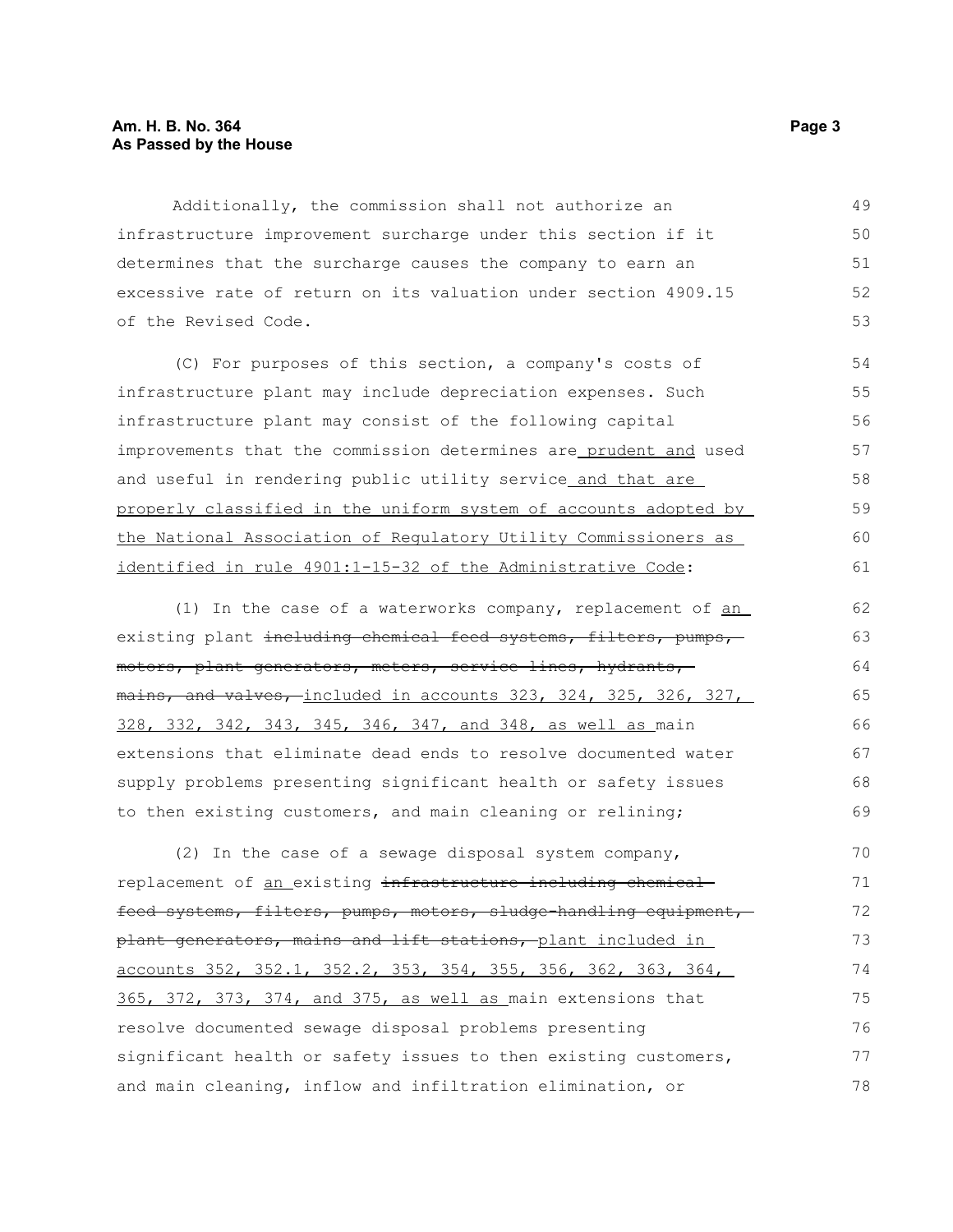#### relining;

| (3) Unreimbursed capital expenditures made by the                    | 80  |
|----------------------------------------------------------------------|-----|
| waterworks company, or the sewage disposal system company, for       | 81  |
| waterworks, or sewage disposal, facility relocation required by      | 82  |
| a governmental entity due to a street or highway project;            | 83  |
| (4) Capital expenditures made by the waterworks company or           | 84  |
| sewage disposal system company to comply with any consent            | 85  |
| decree, final order, or final rule of the United States              | 86  |
| environmental protection agency or the Ohio environmental            | 87  |
| protection agency.                                                   | 88  |
| (5) Minimum land or land rights acquired by the company as           | 89  |
| necessary for any service line, equipment, or facility described     | 90  |
| in divisions $(C)$ (1) to $\frac{3}{2}$ (4) of this section.         | 91  |
| As used in divisions (C) (1) and (2) of this section,                | 92  |
| <u>"replacement of an existing plant" includes replacements that</u> | 93  |
| result in an upgrade or improvement of the previously existing       | 94  |
| plant, provided that the replacement plant is prudent, qualifies     | 95  |
| for recovery under this section, and performs the same or            | 96  |
| similar function or purpose as it did prior to the replacement.      | 97  |
| (D) (1) If the commission fails to issue a final order               | 98  |
| within one hundred eighty days after the date the application is     | 99  |
| filed under this section, and at the waterworks or sewage            | 100 |
| disposal company's discretion, a surcharge not to exceed the         | 101 |
| proposed surcharge shall go into effect upon the filing of the       | 102 |
| revised affected rate schedules by the company, subject to           | 103 |
| refund of amounts collected that exceed those authorized by the      | 104 |
| final order of the commission.                                       | 105 |
| (2) All refunds shall include interest at the rate stated            | 106 |
|                                                                      |     |

in section 1343.03 of the Revised Code and shall be accomplished 107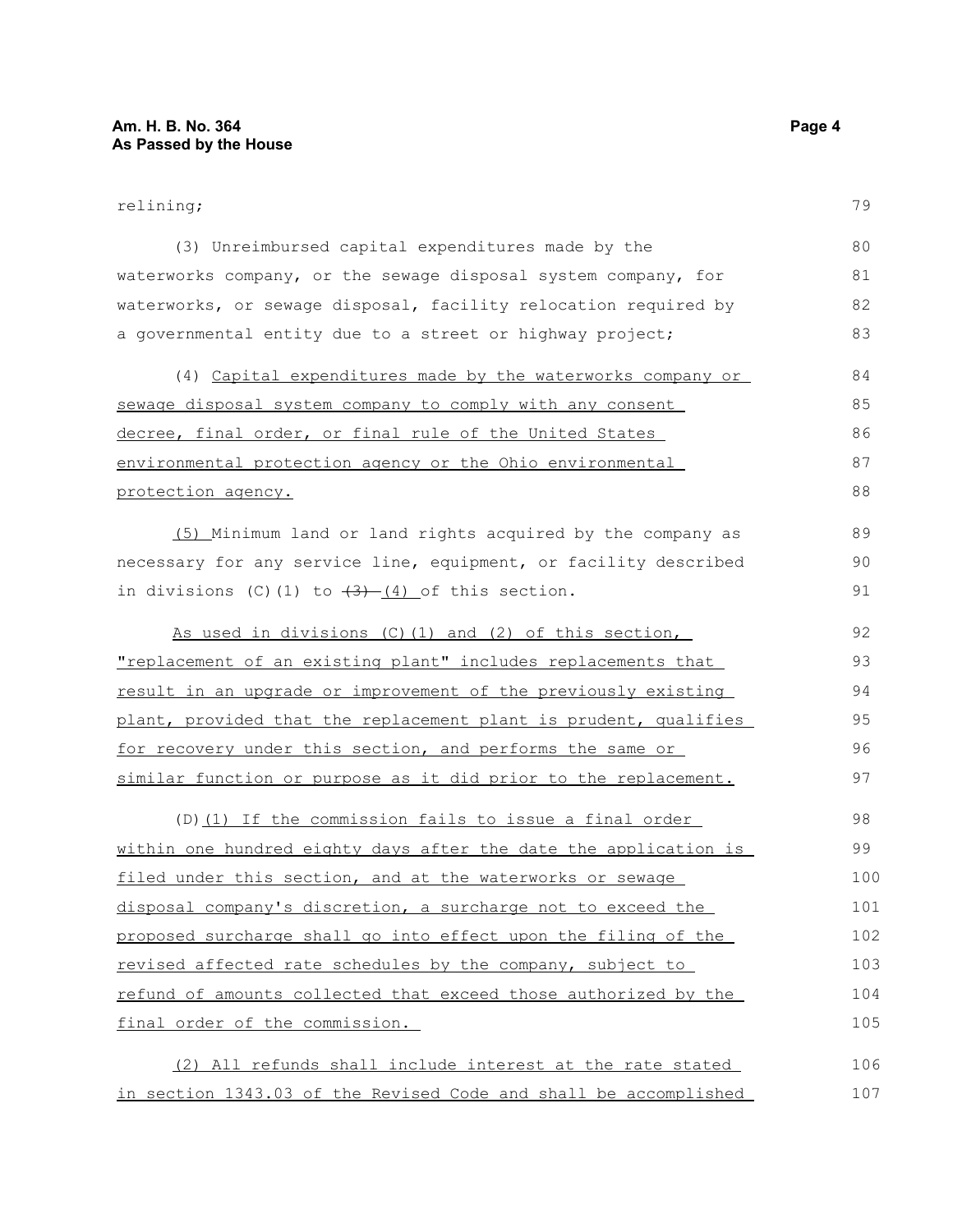| in a manner as prescribed by the commission in its final order.           | 108 |
|---------------------------------------------------------------------------|-----|
| The commission may require an undertaking to secure the refund            | 109 |
| under this division if it finds it is warranted by the financial          | 110 |
| condition of the waterworks or sewage disposal system company.            | 111 |
| (3) This division shall only apply to applications filed                  | 112 |
| by a waterworks or sewage disposal system company that has                | 113 |
| annual operating revenues of two hundred fifty thousand dollars           | 114 |
| or more.                                                                  | 115 |
| (E) During the period that an authorized infrastructure                   | 116 |
| improvement surcharge is in effect, the commission, by order and          | 117 |
| on its own motion or upon good cause shown, may reduce the                | 118 |
| amount of or terminate an infrastructure improvement surcharge            | 119 |
| if it determines that the surcharge causes the company to earn            | 120 |
| an excessive rate of return on its valuation under section                | 121 |
| 4909.15 of the Revised Code.                                              | 122 |
| $\overline{E}-\overline{F}$ An order issued by the commission deciding an | 123 |
| application by a waterworks company or a sewage disposal system           | 124 |
| company for an increase in rates and charges pursuant to an               | 125 |
| application filed by the company under section 4909.18 of the             | 126 |
| Revised Code shall provide for the termination, as of the                 | 127 |
| earlier of the effective date of the increase or the date                 | 128 |
| specified in division (F) of this section, of any infrastructure          | 129 |
| improvement surcharges of the company authorized under this               | 130 |
| section.                                                                  | 131 |
| $(F)$ (G) All surcharges authorized under this section shall              | 132 |
| terminate by operation of law not later than December 31,                 |     |
| 20252036.                                                                 | 134 |
| (G)-(H) The company shall provide notice of any                           | 135 |
| infrastructure improvement surcharge authorized under this                | 136 |